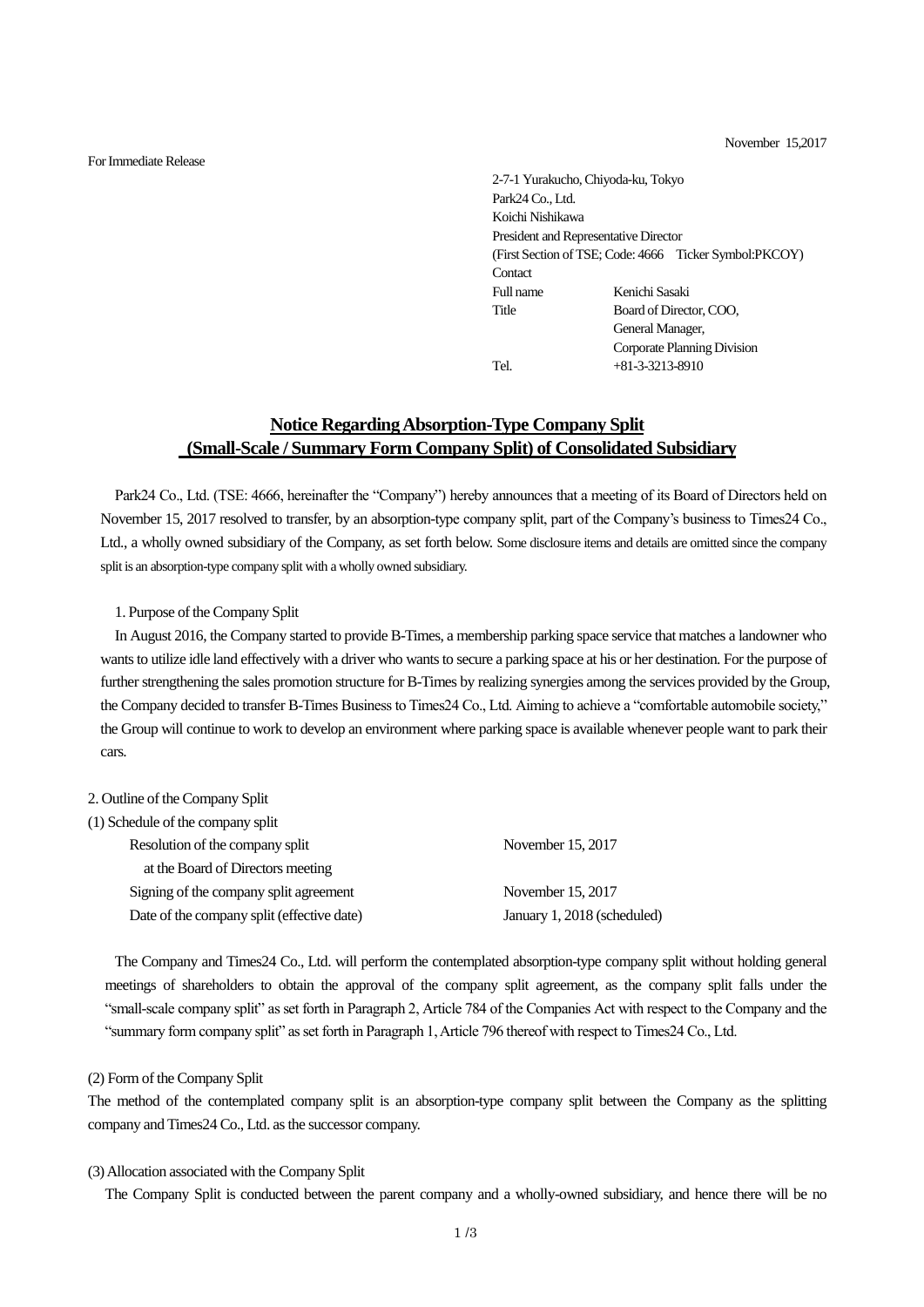allocation of shares or delivery of other consideration in association with the Company Split.

(4) Handling of the stock acquisition rights and bonds with stock acquisition rights of the company to be absorbed Not applicable.

(5) Increase or decrease of share capital upon the company split

There will be no increase or decrease of share capital of the Company upon the contemplated company split.

(6) Rights and obligations to be succeeded by the successor company

The successor company will succeed to such assets, liabilities and rights and obligations incidental thereto related to B-Times Business of the Company on the effective date of the contemplated company split as set forth in the company split agreement.

(7) Expectation on capabilities to perform obligations

The Company expects that there will be no concern about the ability of Times24 Co., Ltd. to perform the obligations to be assumed after the effective date of the contemplated company split.

|                                                                                                       | Splitting company                     | Successor company                     |  |  |  |  |
|-------------------------------------------------------------------------------------------------------|---------------------------------------|---------------------------------------|--|--|--|--|
| (1) Company name                                                                                      | PARK24 Co., Ltd.                      | Times24 Co., Ltd.                     |  |  |  |  |
| (2) Address                                                                                           | 2-7-1 Yurakucho, Chiyoda-ku, Tokyo    | 2-7-1 Yurakucho, Chiyoda-ku, Tokyo    |  |  |  |  |
|                                                                                                       | 100-8424, Japan                       | 100-8424, Japan                       |  |  |  |  |
| $(3)$ CEO                                                                                             | President and Representative Director | President and Representative Director |  |  |  |  |
|                                                                                                       | Koichi Nishikawa                      | Koichi Nishikawa                      |  |  |  |  |
| (4) Business                                                                                          | Control of the Group, corporate       | Parking lot management business       |  |  |  |  |
|                                                                                                       | planning, business management         | Parking lot equipment sales business  |  |  |  |  |
|                                                                                                       |                                       | Car rental business, etc.             |  |  |  |  |
| (5) Capital                                                                                           | 9,366 million yen                     | 24 million yen                        |  |  |  |  |
| (as of October 31, 2016)                                                                              |                                       |                                       |  |  |  |  |
| (6) Date of Establishment                                                                             | August 26,1971                        | August 26,1971                        |  |  |  |  |
| (7) Number of shares issued                                                                           | 146,434,035 shares                    | 200 shares                            |  |  |  |  |
| (common stock)                                                                                        |                                       |                                       |  |  |  |  |
| (as of October 31, 2016)                                                                              |                                       |                                       |  |  |  |  |
| (8) Fiscal year end                                                                                   | October 31                            | October 31                            |  |  |  |  |
|                                                                                                       | Senju Co., Ltd.<br>14.8%              | 100%<br>PARK24 Co., Ltd.              |  |  |  |  |
| (9) Major shareholders and their<br>shareholding ratios<br>(common stock)<br>(as of October 31, 2016) | Japan Trustee Services<br>8.8%        |                                       |  |  |  |  |
|                                                                                                       | Bank, Ltd.                            |                                       |  |  |  |  |
|                                                                                                       | Koichi Nishikawa<br>5.5%              |                                       |  |  |  |  |
|                                                                                                       | The Master Trust Bank<br>5.1%         |                                       |  |  |  |  |
|                                                                                                       | of Japan, Ltd.                        |                                       |  |  |  |  |
|                                                                                                       | Isao Nishikawa<br>4.2%                |                                       |  |  |  |  |
| (10) Fiscal year ended Oct, 2016 financials                                                           |                                       |                                       |  |  |  |  |
| Net Assets                                                                                            | 73,270 million yen*                   | 21,162 million yen                    |  |  |  |  |
| <b>Total Assets</b>                                                                                   | 152,939 million yen*                  | 55,698 million yen                    |  |  |  |  |
| Net Assets per share                                                                                  | 497.87 yen*                           | 105,813,017.74 yen                    |  |  |  |  |
| <b>Sales</b>                                                                                          | 194,398 million yen*                  | 156,906 million yen                   |  |  |  |  |

3. Outline of the parties of the Company Split